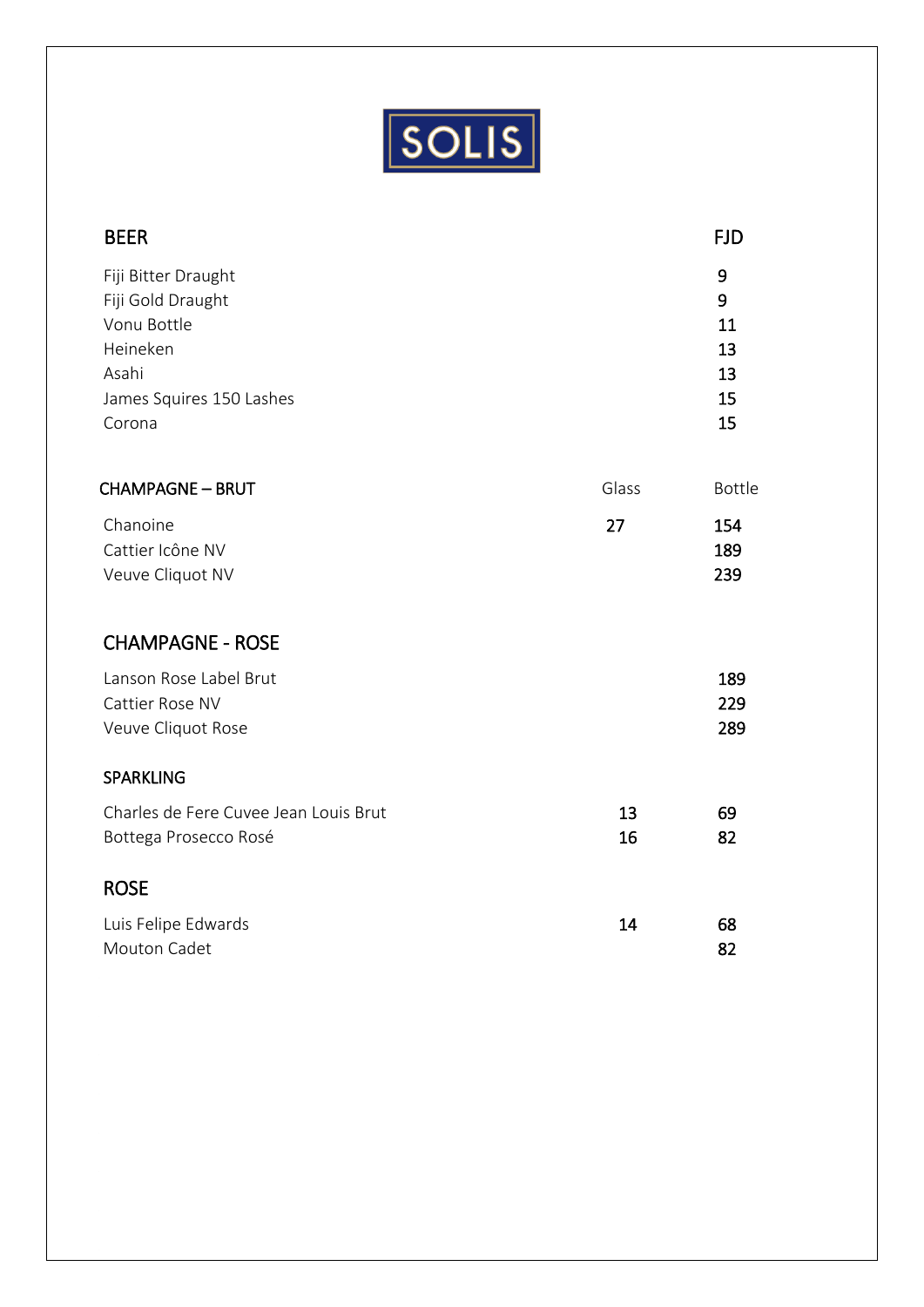

FJD

| <b>WHITE WINE</b>                                                              |                                                                                                              | Glass | <b>Bottle</b> |
|--------------------------------------------------------------------------------|--------------------------------------------------------------------------------------------------------------|-------|---------------|
| <b>SAUVIGNON BLANC</b>                                                         |                                                                                                              |       |               |
| Luis Filipe Edwards<br>Aromas of fresh tropical & citrus fruits on the palate. | Chile                                                                                                        |       | 14            |
| Lindeman's Bin 95<br>Crisp and full of lemon zest, kiwi and tropical flavour.  | Australia                                                                                                    |       |               |
| Farmer's Market Sauvignon Blanc                                                | New Zealand<br>Ripe fruit flavors abound with passionfruit, stone fruit and Jalapeno.                        |       |               |
| <b>Oyster Bay</b>                                                              | <b>New Zealand</b><br>A well-balanced wine exhibiting a full bodied palate structure with a soft mouth feel. |       |               |
|                                                                                |                                                                                                              |       |               |
| <b>CHARDONNAY</b>                                                              |                                                                                                              |       |               |
| <b>Babich</b>                                                                  | New Zealand                                                                                                  |       | 16            |
| Finely focused aroma of citrus and peach. Biscuit notes.                       |                                                                                                              |       |               |
| Farmer's Market                                                                | <b>New Zealand</b>                                                                                           |       |               |
|                                                                                | Aromas of white flower, pineapple, peach and well-balanced buttery structure and tangy fruits.               |       |               |
| <b>Bouchard Macon Villages</b>                                                 | France                                                                                                       |       |               |
|                                                                                | Aromas of lemon, mint and honeysuckle. Full-bodied, the palate is dominated by floral notes.                 |       |               |
| Soho Jonny                                                                     | New Zealand                                                                                                  |       |               |
|                                                                                | The palate is textured with layers of apricot mingled with creamy vanillin oak notes.                        |       |               |
| <b>CHABLIS   BURGUNDY</b>                                                      |                                                                                                              |       |               |
| J. Moreau Chablis                                                              | France<br>Fresh, lively & mineral with intense aromas of white flesh & citrus fruits and acacia flowers.     |       |               |
|                                                                                |                                                                                                              |       |               |
| J. Moreau Pouilly Fuisse                                                       | France                                                                                                       |       |               |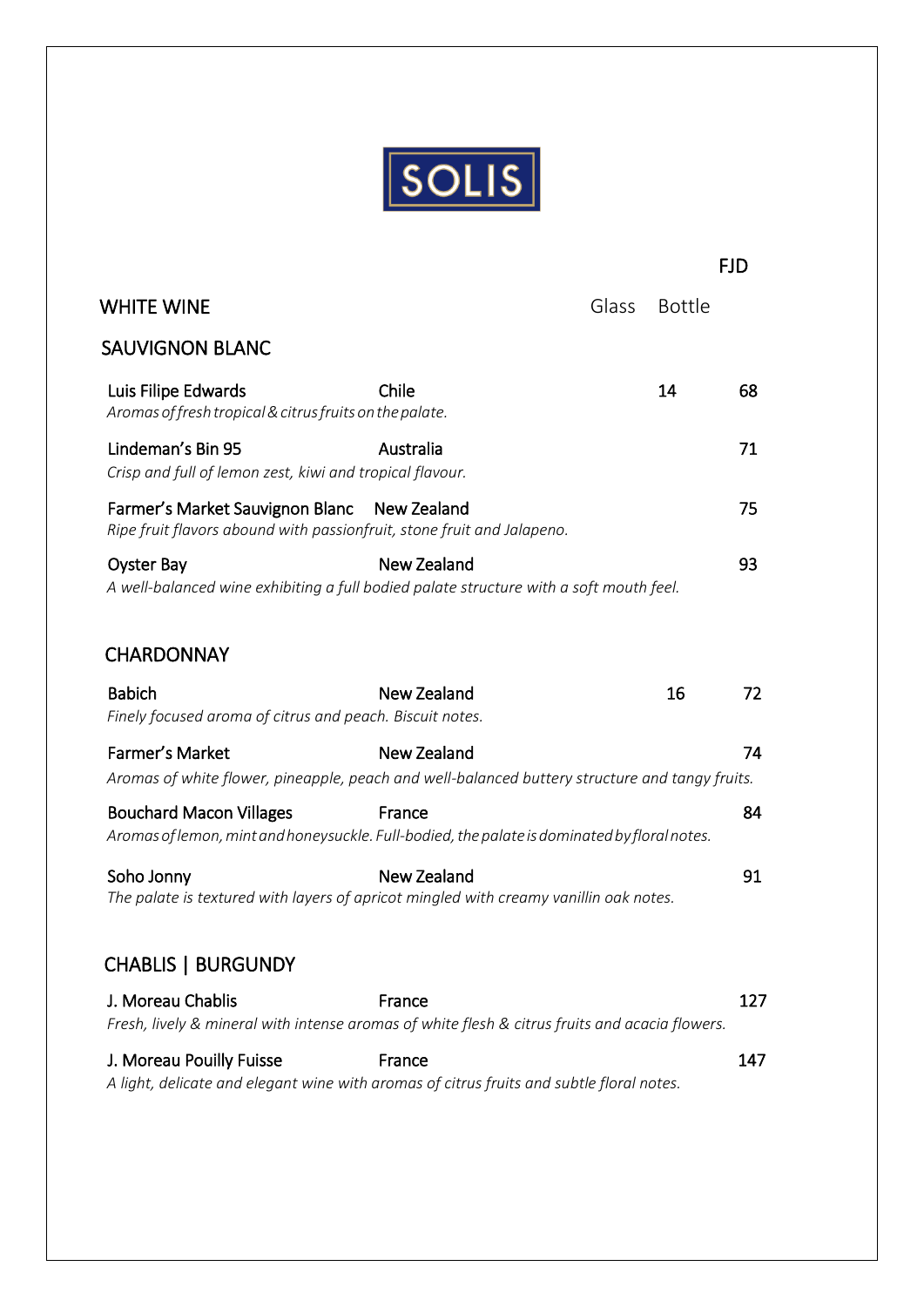

FJD

# PINOT GRIS Glass Bottle Farmer's Market **New Zealand** 16 72  *Intensely aromatic, that's bursting with lychee, nashi pear & rock melon.*  **Talumba Y Series Propose Australia Propose Australia** *PA Delightful citrus lead to a balanced textural wine, flavours of grapefruit and lemon.* Soho Jagger New Zealand 29  *Dry instylewith aromas ofstone fruits,minerals&a lovely spicy tangerine peelfinish.* La Boheme **Australia Australia Participality Australia Participality 95**  *Textural flavours with apple and mandarin, soft acidity.*

## OTHERS VARIETIES

| Yalumba Y Series Viognier                                                                                                  | Australia   | 76  |
|----------------------------------------------------------------------------------------------------------------------------|-------------|-----|
| Aromas of white flowers and honeysuckle dominate the nose, with ginger & five spice to finish.                             |             |     |
| Paul Jaboulet 45 parallele Grenache Blanc<br>Ample and warm, the palate is well balanced with notes of pears.              | France      | 93  |
| Villa Maria Private Bin Organic Gewurztraminer<br>Aromas of lychees, rose petal & spice.                                   | New Zealand | 92  |
| Misha's Limelight Riesling<br>Smoky pine and the sweetness is balanced by citrus acidity with hints of hazelnut and spice. | New Zealand | 106 |
| Marc Bredif Vouvray Chenin Blanc                                                                                           | France      | 122 |

 *With well-ripe yellow fruits, pineapple and citrus, long and lively exotic fruit finish.*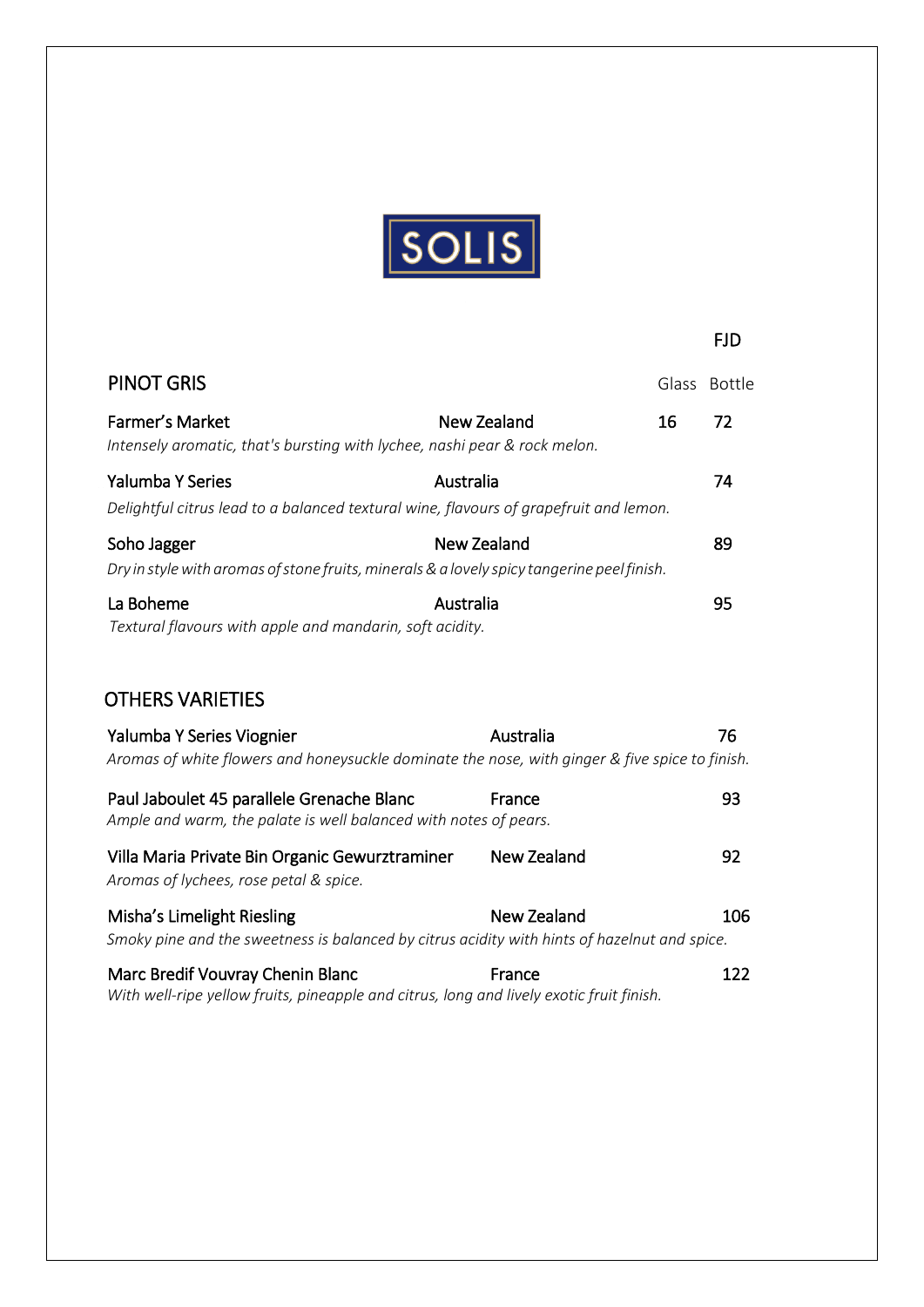

| <b>RED WINE</b>                                                                                                            |                      |       | <b>FJD</b>    |     |
|----------------------------------------------------------------------------------------------------------------------------|----------------------|-------|---------------|-----|
| <b>PINOT NOIR</b>                                                                                                          |                      | Glass | <b>Bottle</b> |     |
| <b>Duck Hunter</b><br>A fruity wine offering notes of ripe cherry, wild raspberry & spices with silky tannins.             | New Zealand          |       | 18            | 83  |
| Luis Felipe Gran Reserve<br>Generous fruit flavours, yet is elegantly balanced, with a smoky-oak character.                | Chile                |       |               | 86  |
| Soho Bobby<br>The wine has a grainy tannin structure and is flavoured with sweet cherries & cedar wood.                    | New Zealand          |       |               | 91  |
| <b>Odyssey Pinot Noir</b><br>Ripe berry fruit nose with savory notes. Good palate weight and depth.                        | <b>New Zealand</b>   |       |               | 98  |
| <b>MERLOT BLEND</b>                                                                                                        |                      |       |               |     |
| Lindeman's Bin 40<br>A soft & elegant, medium-bodied with delicious red berry aromas, dark red berry fruit.                | Australia            |       | 16            | 73  |
| Villa Maria Private Bin Merlot<br>The bouquet combines ripe aromas of cherries & blackcurrants with delicate notes.        | New Zealand          |       |               | 86  |
| <b>Fetzer Merlot</b><br>Currant & black cherry notes with chocolate & a hint of spice.                                     | <b>United States</b> |       |               | 91  |
| <b>Craggy Range</b><br>Red & Black fruity aromas with hints of liquorice.                                                  | <b>New Zealand</b>   |       |               | 118 |
| <b>BORDEAUX BLEND</b>                                                                                                      |                      |       |               |     |
| Chateau Carmasac<br>Blackberry and blackcurrant, smooth and full with rounded, refined tannins.                            | France               |       |               | 78  |
| Lurton Reserve Bordeaux<br>The Wine boasts a bouquet of red fruit aromas. Nice fruity finish.                              | France               |       |               | 84  |
| Dourthe N°1<br>Soft rich wine, it offers a distinctive roundness on the palate with silky, mellow tannins.                 | France               |       |               | 96  |
| <b>CABERNET</b>                                                                                                            |                      |       |               |     |
| Luis Felipe Edwards<br>Ripe red & black fruit notes combined with spice & tobacco aromas.                                  | Chile                |       | 14            | 68  |
| <b>Houghton Reserve Cabernet</b><br>Intense & elegant red fruits on the nose with spicy toasted notes.                     | Australia            |       |               | 73  |
| Yalumba Y Series Cab Sauv<br>Aromas of black fruit with a hint of dried eucalyptus. The fresh fruit sweetness is balanced. | Australia            |       |               | 79  |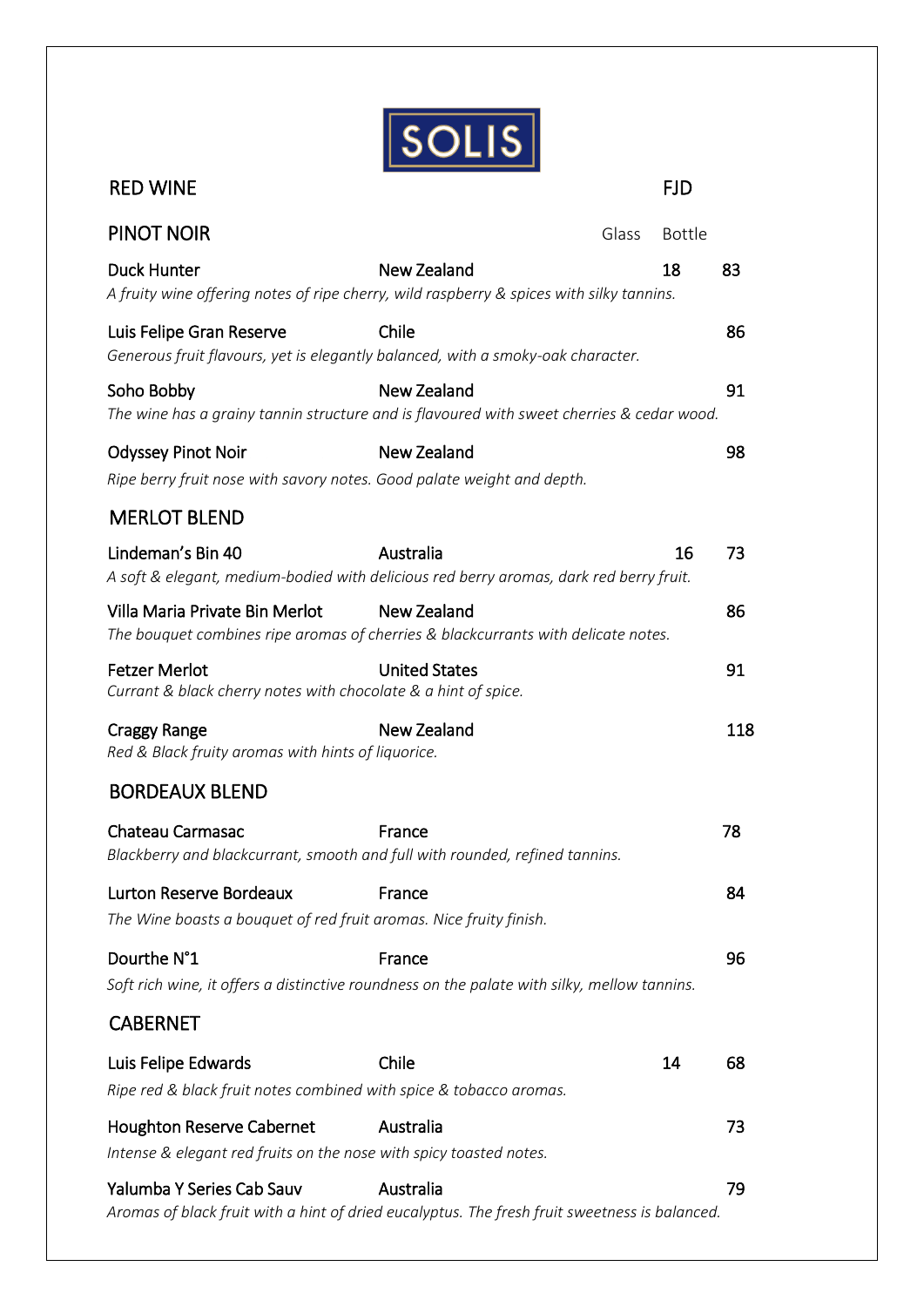

| <b>SHIRAZ</b>                                                                                                                          |                      | Glass | <b>Bottle</b> |
|----------------------------------------------------------------------------------------------------------------------------------------|----------------------|-------|---------------|
| J. Moreau and Fils Syrah<br>Aromas of blackberries & a hint of mint on the nose. Soft on the palate.                                   | France               | 15    | 69            |
| Luis Felipe Shiraz<br>Elegant notes of blackberry, dark plums & hints of violet on the nose.                                           | Chile                |       | 72            |
| <b>St Hallett</b><br>Floral wild herb aromas with notes of red plum, smoked bacon & white pepper.                                      | Australia            |       | 96            |
| <b>OTHERS VARIETIES</b>                                                                                                                |                      |       |               |
| Heartland Spice Trader Shiraz Cabernet<br>Dark fruit from blueberry to savoury black olive and leaves a lovely spicy peppery note.     | Australia            |       | 93            |
| <b>Fetzer Valley Zinfandel</b><br>Easy flavours of berries, cola and spices. Clean and dry, it's a good everyday sipper.               | <b>United States</b> |       | 78            |
| <b>Gerard Bertrand Corbieres Mouverdres</b><br>Aromas of dark fruits, flavoursome with intense ripe fruits, spices & liquorice.        | France               |       | 86            |
| Alvaro Palacio La Vendemia Rioja<br>Delicate aromas of rose bushes, carnations & orchids. Flavours of cherries & fresh nectarines.     | Spain                |       | 89            |
| DESSERT WINE (serving 75ml)                                                                                                            |                      |       |               |
| Yalumba Botrytis<br>Aromas of honeysuckle, apricot and white flowers with hints of lavender blossom.                                   | Australia            | 23    | 94            |
| Greywacke Late Harvest<br>Aromas of honeysuckle blossom, candied lemon and vanilla custard with a hint of cloves.                      | <b>New Zealand</b>   |       | 103           |
| PORT (serving 75ml)                                                                                                                    |                      |       |               |
| Graham's Tawney Port 10 years<br>Offering a bouquet 'nutty' characteristics alongside delicious, mature fruits & hints of orange peel. | Portugal             | 22    |               |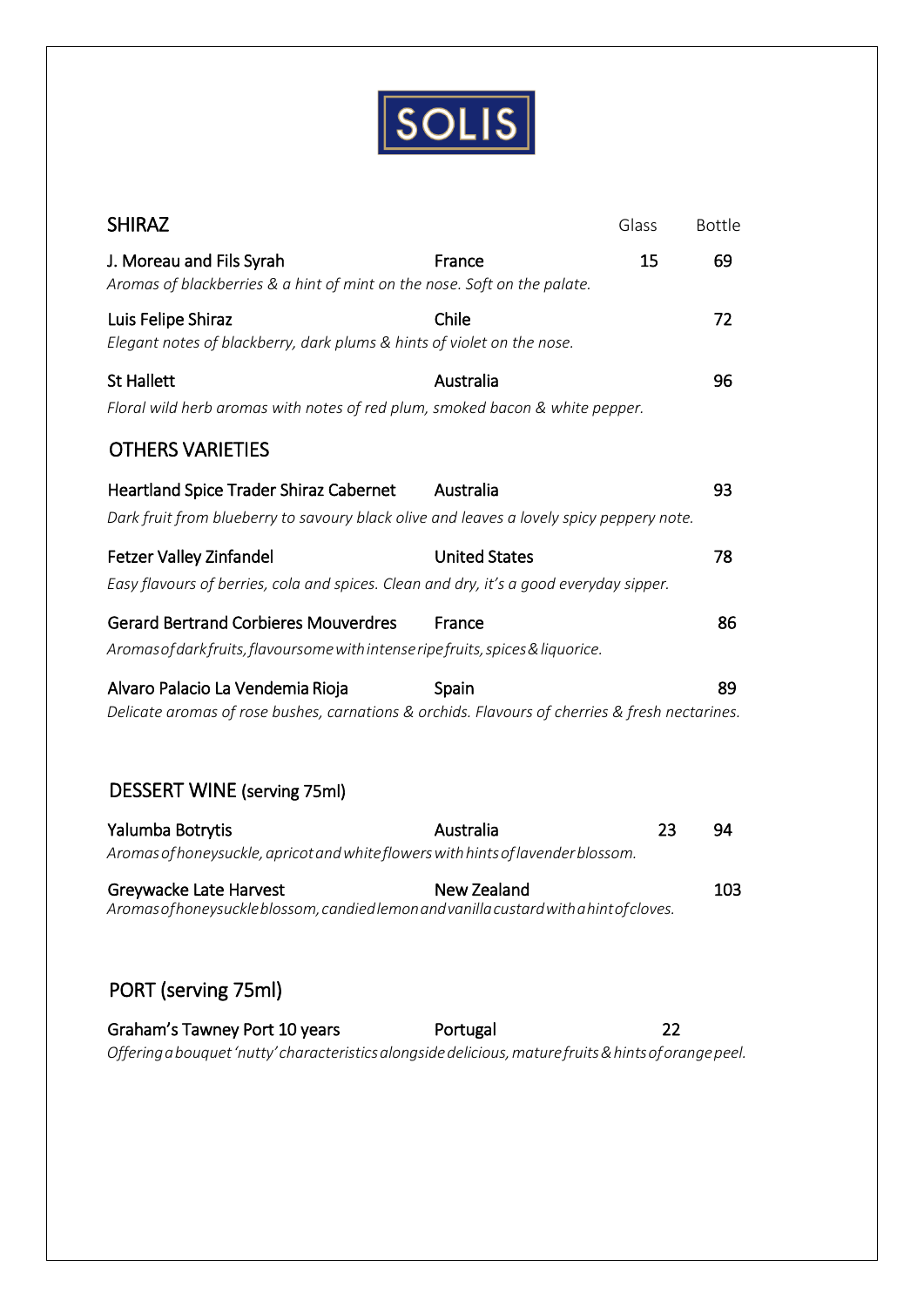

# COCKTAILS 19

#### FROZEN MARGARITA

*Are you ready to shiver? The cold will take your breath away! Tequila, sweet & sour, triple sec & lime juice.*

#### FROZEN MOJITO

*The only way to freeze your mind! Get the perfect Mojito on Earth! White rum, lime juice & mint.*

#### FROZEN TROPICAL MANGO

*The taste of Fiji in one Cocktail! Vodka, sweet & sour liquor, mango puree & lime juice.*

#### PERFECT SOUR

*Feeling a whisky sour, you will never forget this perfect Twist! Whisky, honey & ginger syrup, lemon & Aquafaba.*

#### SUMMER SPRITZ

*Fresh, fruity, tropical, that is what you need under the palm trees! Aperol, Vodka, Fresh lemon, Lychee, & Soda.*

#### PINK PANTHER

*Sweet, Sour, Fresh and perfect for a summery weather! Gin, Raspberry Liquor, lemon, Basil syrup & Aquafaba.* 

#### BERRY COCOLAND

*Remastered of the Pina Colada, this sensational creation will make you feel in the heaven with our infused Rum. Coconut rum, spiced rum, raspberry puree, pineapple and coconut.*

#### PASSION DRAQUECITO

*AncestraloftheMojito,thiscocktailisa passion of your dreams!WhiteRum,Limejuice,Mintandpassionfruit puree.*

#### **ESPRESSONUTY**

*OurEspressoMartiniSignatureisjustasurrealistexplosionofflavours.Tryitout,youwillbeconquered! White Cacao Rum, Baileys, Absolut vanilla, cacao sauce, hazelnutsyrup and double espresso.*

#### **MANGORITA**

l

*Transformation of the classic Margarita in Mango flavour! Tequila, triple sec, mango puree and lime juice. Choose how to be served on Ice or Straight up or Frozen!*

#### SPICY FROZEN MAMA

*If you are not spicy enough, that is a must try!!! You won't be disappointed! Vula Viti Chilli, peach liquor, lemongrass syrup, lime & lychee.*

FJD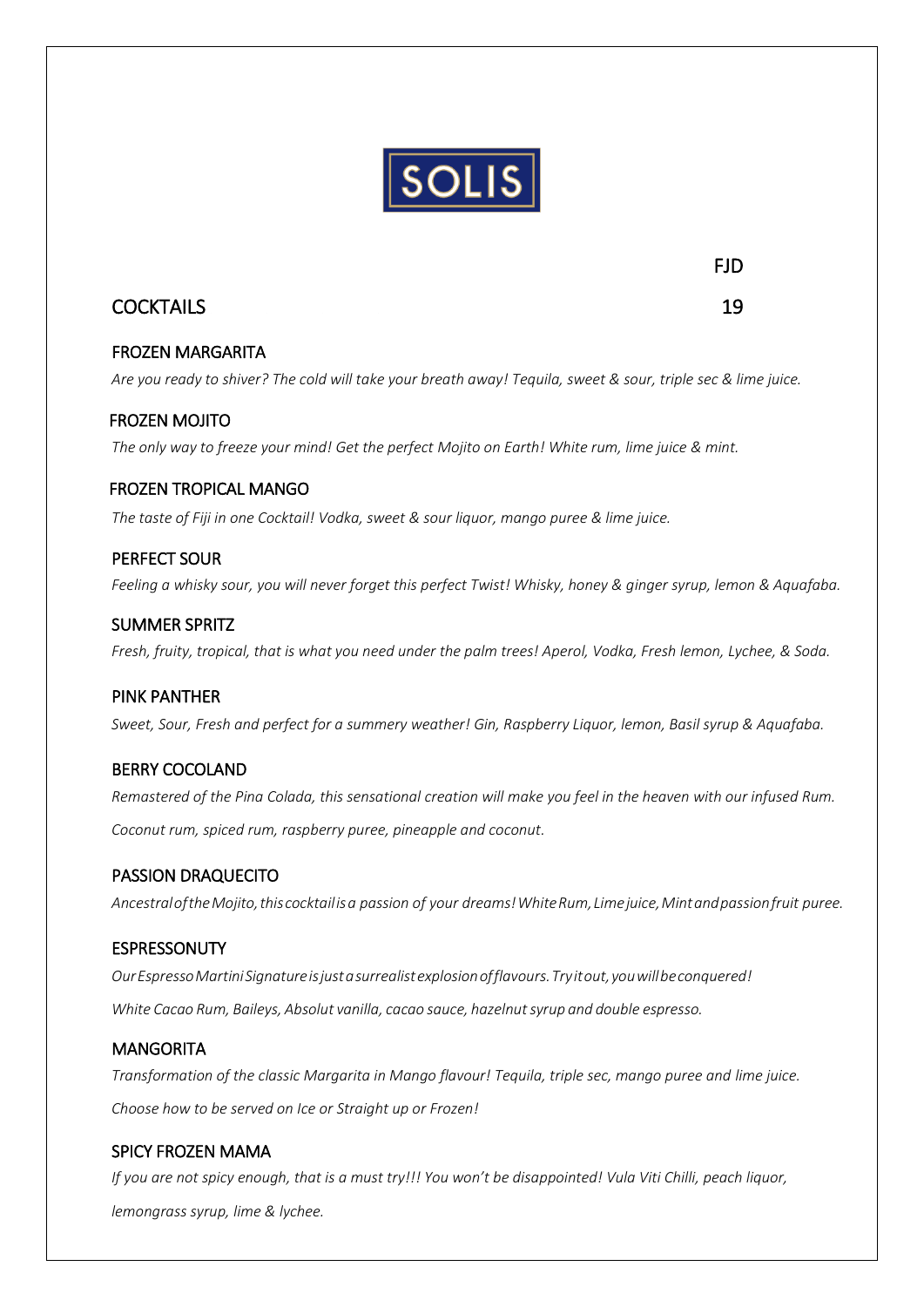|--|

#### PASSION BELLINI

*Get the passion for this tropical Bellini! Passion Puree & Sparkling wine.*

#### BASIL/BERRY SUNSET

 *Fresh, fruity and unique, that is what you need under the palm trees! Vodka, raspberry puree, basil syrup, lemon juice & soda.*

#### APPELDER FRESHER

ROCKMELON

 *Great for a hot day, the breeze you'll need for it! Gin, elderflower, apple juice & Soda.*

| <b>NON-ALCOHOLIC COCKTAILS</b>                                                           |                                                                                                  | <b>FJD</b><br>9                           |
|------------------------------------------------------------------------------------------|--------------------------------------------------------------------------------------------------|-------------------------------------------|
| <b>BASILBERRY LEMONADE</b><br>Raspberry puree   Basil syrup   Basil   Lemon juice   Soda |                                                                                                  |                                           |
| <b>FROZEN BERRY TIME</b><br>Strawberry   Raspberry   Apple juice                         |                                                                                                  |                                           |
| <b>VIRGIN MANGORITO</b><br>Mango Puree   Mint   Lime Juice   Soda                        |                                                                                                  |                                           |
| <b>SPIRITS</b>                                                                           |                                                                                                  | 10                                        |
| <b>IN-HOUSE INFUSED RUM</b>                                                              |                                                                                                  |                                           |
| SERVED NEAT, ON THE ROCKS OR WITH YOUR CHOICE OF MIXER.                                  |                                                                                                  |                                           |
| <b>WHITE RUM</b><br>PEACH & VANILLA                                                      | APRICOT & HONEY                                                                                  | DATE & RAW SUGAR                          |
| <b>GRAPES &amp; CLOVES</b><br><b>GUAVA &amp; KAFFIR LIME</b><br>PASSIONFRUIT             | PINEAPPLE & STAR ANISE SEEDS<br>  LEMONGRASS & KAFFIR LIME & GINGER<br>  PAPAYA & SICHUAN PEPPER | PEAR & VANILLA<br>  KIWI & HONEY          |
| <b>DARK RUM</b><br><b>MANGO &amp; MINT</b><br>ORGANIC COFFEE BEANS<br>WATERMELON         | APPLE & CINNAMON<br>  GUAVA & RAW SUGAR<br>  PAPAYA & SICHUAN PEPPER                             | LYCHEE & CINNAMON<br>  ORANGE & CARDIAMON |
| <b>MIXED RUM</b>                                                                         |                                                                                                  |                                           |
| ROASTED COCONUT & VANILLA                                                                | DARK CHOCOLATE & CHILLI                                                                          | ROSEMARY                                  |